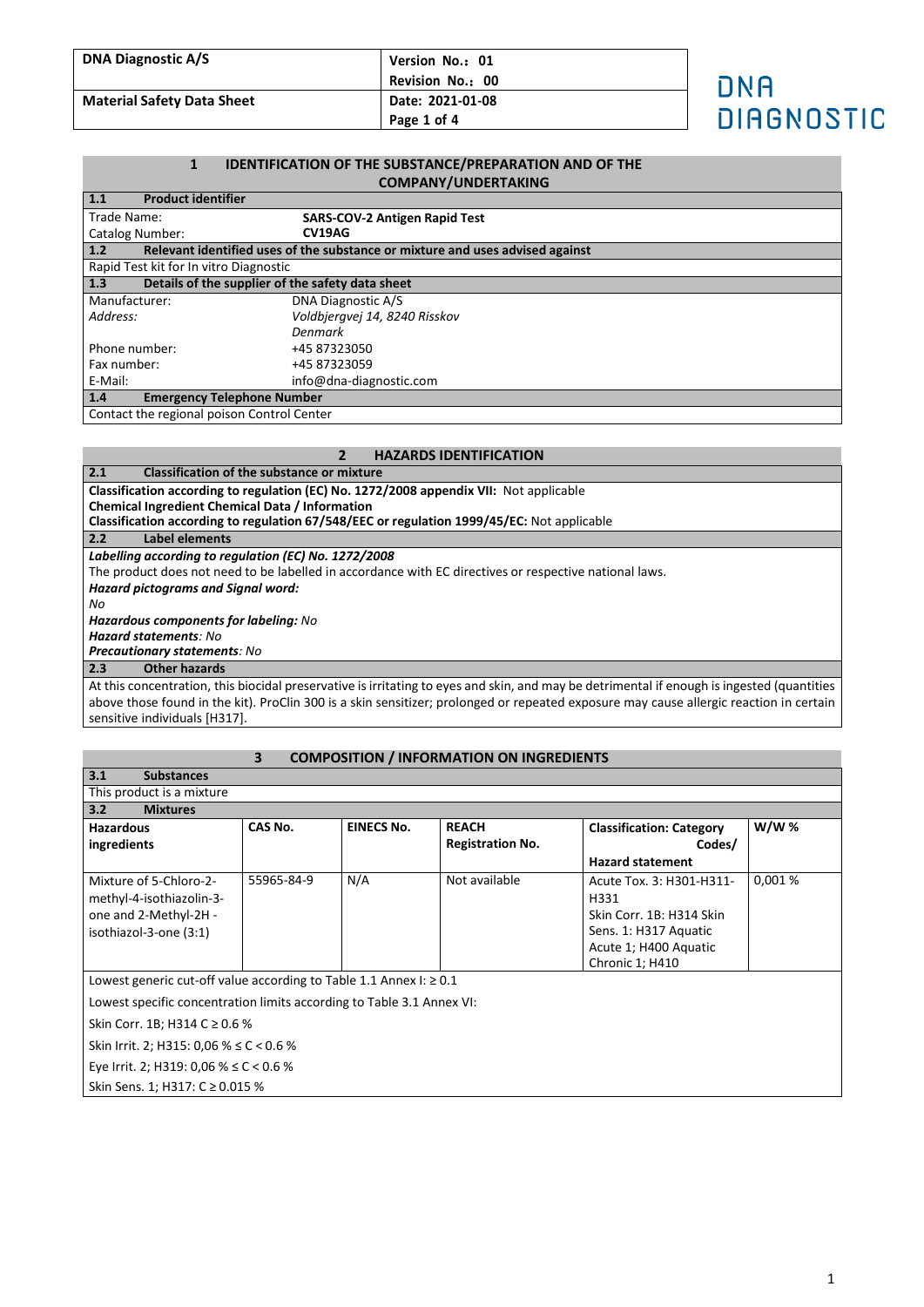| <b>DNA Diagnostic A/S</b>         | Version No.: 01<br>Revision No.: 00 | חאה        |
|-----------------------------------|-------------------------------------|------------|
| <b>Material Safety Data Sheet</b> | Date: 2021-01-08<br>Page 2 of 4     | DIAGNOSTIC |
|                                   | <b>FIRST-AID MEASURES</b>           |            |

| 4.1                | <b>Description of first aid measures</b>                                                                                                                                                                                                                                                   |  |  |
|--------------------|--------------------------------------------------------------------------------------------------------------------------------------------------------------------------------------------------------------------------------------------------------------------------------------------|--|--|
| After inhalation   | Remove person from exposure area to fresh air. If breathing becomes difficult, immediately call for<br>emergency medical assistance. Treat symptomatically and supportively. Generally, this aqueous product is                                                                            |  |  |
|                    | not a significant inhalation hazard in the kit volumes and concentrations present.                                                                                                                                                                                                         |  |  |
| After skin contact | Remove contaminated clothing. Flush skin with copious water and wash affected area with soap and<br>water. If blood-to-blood contact occurs or if more severe symptoms develop, consult a physician.                                                                                       |  |  |
| After eye contact  | Flush eyes with copious water for at least 15 minutes. Ensure adequate flushing by separating the<br>eyelidswith fingers while flushing with water. OBTAIN MEDICAL ATTENTION.                                                                                                              |  |  |
| After Ingestion    | If ingested, wash out mouth thoroughly with water, provided the person is conscious, and OBTAIN<br>MEDICAL ATTENTION. Call a physician or the local poison control center. Treat symptomatically and<br>supportively. If vomiting occurs, keep head lower than hips to prevent aspiration. |  |  |
| 4.2                | Most important symptoms and effects, both acute and delayed                                                                                                                                                                                                                                |  |  |
| Not applicable.    |                                                                                                                                                                                                                                                                                            |  |  |
| 4.3                | Indication of any immediate medical attention and special treatment needed                                                                                                                                                                                                                 |  |  |
| No data available. |                                                                                                                                                                                                                                                                                            |  |  |

### **5 FIRE-FIGHTING MEASURES**

| <b>Extinguishing media</b><br>5.1      |                                                       |
|----------------------------------------|-------------------------------------------------------|
| Suitable extinguishing media:          | The common fire extinguish media can be used          |
| Unsuitable extinguishing media:        | Not investigate                                       |
| 5.2                                    | Special hazards arising from the substance or mixture |
| Not find yet                           |                                                       |
| <b>Advice for fire-fighters</b><br>5.3 |                                                       |
| dry-chemical fire extinguisher         |                                                       |

## **6 ACCIDENTAL RELEASE MEASURES**

| 6.1<br>Personal precautions, protective equipment and emergency procedures                                         |  |
|--------------------------------------------------------------------------------------------------------------------|--|
| Avoid direct contact with skin, eyes, mucous membranes and clothing by wearing appropriate lab personal protective |  |
| equipment (PPE) including gloves, lab coat and eye/face protection.                                                |  |
| 6.2<br><b>Environmental precautions</b>                                                                            |  |
| Avoid release to the environment.                                                                                  |  |
| 6.3<br>Methods and material for containment and cleaning up                                                        |  |
| Clean up with broom.                                                                                               |  |

**6.4 Reference to other sections**

Collect material and dispose of waste according to section 13.

## **7 HANDLING AND STORAGE**

### **7.1 Precautions for safe handling**

General hygiene measures: Do not eat, drink or smoke in the area where specimens and kits are handled. Wash hands after use. Contaminated clothing and protective equipment must remove before entering eating areas.

**7.2 Conditions for safe storage, including any incompatibilities**

**Information about storage conditions:** Note the storage conditions on product packaging.

**Requirements for storage rooms and containers:** Store in a cool dry place.

**7.3 Specific end uses**

Rapid chromatographic immunoassay for the qualitative detection of nucleocapsid protein antigens from SARS-COV-2 in nasopharyngeal swab, oropharyngeal swab and nasal swab specimens from individuals with suspected SARS-CoV-2 infection in conjunction with clinical presentation and the results of other laboratory tests.

# **8 EXPOSURE CONTROLS/PERSONAL PROTECTION**

| 8.1<br><b>Control parameters</b>                                                       |                                                                                                                                    |  |  |  |
|----------------------------------------------------------------------------------------|------------------------------------------------------------------------------------------------------------------------------------|--|--|--|
|                                                                                        | The product does not contain any relevant quantities of materials with critical values that have to be monitored in the workplace. |  |  |  |
| 8.2<br><b>Exposure controls</b>                                                        |                                                                                                                                    |  |  |  |
| 8.2.1<br>Appropriate engineering controls                                              |                                                                                                                                    |  |  |  |
|                                                                                        | Handle in accordance with good industrial hygiene and safety practice. Wash hands before breaks and at the end of workday.         |  |  |  |
| Personal protective equipment<br>8.2.2                                                 |                                                                                                                                    |  |  |  |
| General protective and hygienic measures:<br>Adhere to good laboratory practices (GLP) |                                                                                                                                    |  |  |  |
|                                                                                        | Wash hands before breaks and at the end of work.                                                                                   |  |  |  |
| Respiratory protection                                                                 | Not required                                                                                                                       |  |  |  |
| Disposable gloves<br>Protective gloves                                                 |                                                                                                                                    |  |  |  |
| Material of gloves<br>Latex/natural rubber                                             |                                                                                                                                    |  |  |  |
| Penetration time of glove material                                                     | Gloves resistance is not critical when the product is handled according to                                                         |  |  |  |
|                                                                                        | the instruction for use                                                                                                            |  |  |  |
| Eye Protection                                                                         | Safety glasses                                                                                                                     |  |  |  |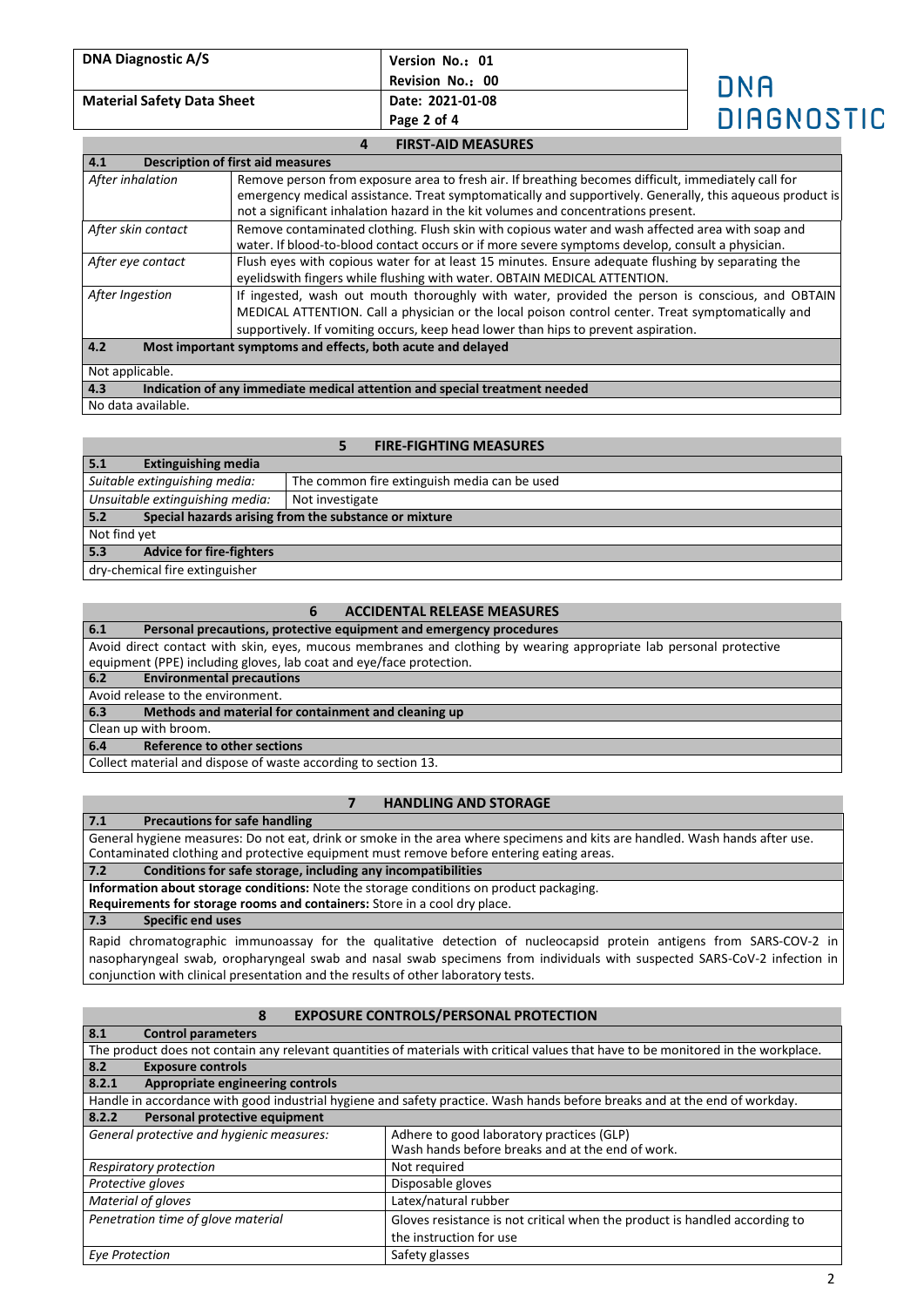| <b>DNA Diagnostic A/S</b><br><b>Material Safety Data Sheet</b> | Version No.: 01<br>Revision No.: 00<br>Date: 2021-01-08<br>Page 3 of 4 | DNA<br>DIAGNOSTIC |
|----------------------------------------------------------------|------------------------------------------------------------------------|-------------------|
| <b>Body protection</b>                                         | Lab coat                                                               |                   |
| 8.2.3<br><b>Enviromental exposure controls</b>                 |                                                                        |                   |

There are no special precautions and measures. See section 6 and 7!

## **9 PHYSICAL AND CHEMICAL PROPERTIES 9.1 Information on basic physical and chemical properties** Physical State: Solid **Colour:** White appearance and some content of the test strip is purple Odour: tasteless<br>Not established Odour threshold:<br>Flash point: **Flash point:** Not established<br> *Self-igniting:* Product is not k **Self-igniting:** Product is not known to be self-igniting<br> **Danger of explosion:** There is no substances in the kit could le There is no substances in the kit could lead to the danger of explosion *Melting point:* Not established **Boiling point:** Not established<br>
Vapour pressure: Not established *Vapour pressure:* Not established<br>*Density (20°C):* Not established *Density* (20°C): Not established<br>
pH-value at 20°C: Not established *pH-value at 20°C:*<br>Solubility in water: **Solubility in water:** The product almost could not solute in the water **9.2** Other safety information: **9.2 Other safety information:** No

## **10 STABILITY AND REACTIVITY**

| 10.1 | Reactivity                                                                   |
|------|------------------------------------------------------------------------------|
|      | The product is stable in accordance with the recommended storage conditions. |
| 10.2 | <b>Chemical stability</b>                                                    |
|      | All the chemicals in the test kits are stable.                               |
| 10.3 | <b>Possibility of hazardous reactions</b>                                    |
|      | Almost impossible                                                            |
| 10.4 | <b>Conditions to avoid</b>                                                   |
|      | High humidity and the temperature out of 2-30°C                              |
| 10.5 | Incompatible materials                                                       |
| No   |                                                                              |
| 10.6 | <b>Hazardous decomposition products</b>                                      |
| No   |                                                                              |

## **11 TOXICOLOGICAL INFORMATION**

| 11.1                       | Information on toxicological effects (Mixture)                                                                                                                                                                                           |
|----------------------------|------------------------------------------------------------------------------------------------------------------------------------------------------------------------------------------------------------------------------------------|
| Acute toxicity:            | Quantitative date on the toxic effects of this product is not available.                                                                                                                                                                 |
| Irritation:                | Irritating to skin and severely irritating or corrosive to eyes and, with greater exposures, can cause eye<br>damage, including permanent impairment of vision or blindness.                                                             |
| Corrosively:               | Corrosive to eyes; with greater exposures may cause eye injury. Harmful if swallowed.                                                                                                                                                    |
| Sensitization:             | Contains a small volume of a very dilute, sensitizing preservative (ProClin™ 300). Though the potential<br>for an allergic response is greatly reduced by the dilution, sensitization threshold is unknown; thus,<br>handle accordingly. |
| Repeated dose toxicity:    | Not yet investigate                                                                                                                                                                                                                      |
| Carcinogenicity:           | Not yet investigate                                                                                                                                                                                                                      |
| Mutagenicity:              | Not yet investigate                                                                                                                                                                                                                      |
| Toxicity for reproduction: | No reproductive toxic effect known.                                                                                                                                                                                                      |